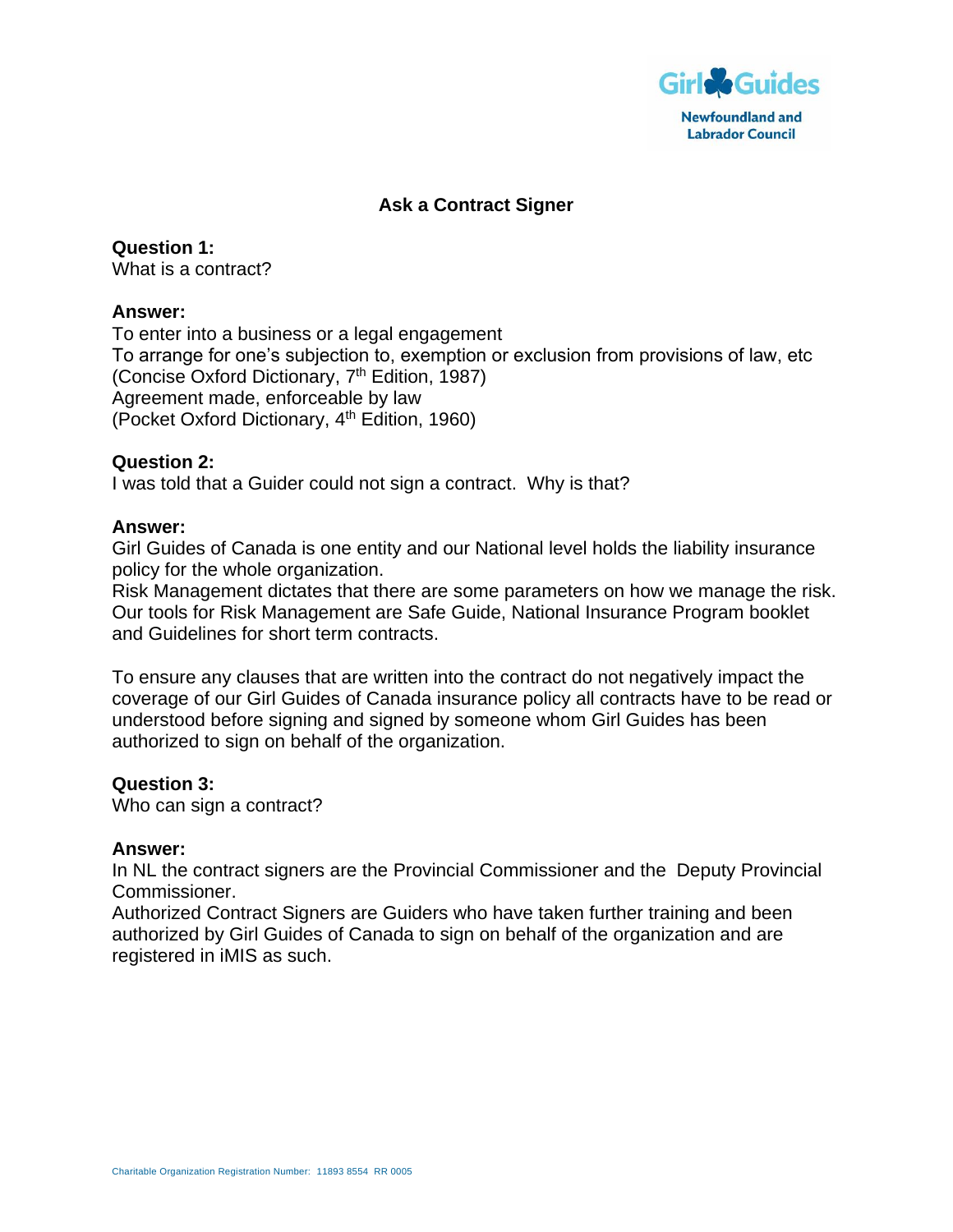

**Question 4** How do I get a contract signed?

## **Answer:**

Contracts can be sent by e-mail, faxed or post to the Provincial Office, attention Catherine Neary. Email: [nearyc@girlguides.ca](mailto:nearyc@girlguides.ca) Fax: 709-726-4045 Post: Girl Guides of Canada, 63 Roosevelt Avenue, St. John's, NL A1A 0E8

The contract will be copied, reviewed, and signed then returned to the Guider. \*\*If you do not know if you have a contract for your facility ask your District Commissioner.\*\*

## **Question 5:**

Why does the Guider have to obtain a Certificate of Insurance? Can't the signer do this for us?

### **Answer:**

The request for a Certificate of Insurance (INS.02) must be obtained through Provincial Office by requesting it through Catherine Neary who will complete the request and forward it to you. Please forward your request to Catherine Neary [nearyc@girlguides.ca.](mailto:nearyc@girlguides.ca) This proof of insurance is used for ALL levels of activity as outlined in Safe Guide, not just for contract request.

# **Question 6:**

How long does it take to have a contract signed?

### **Answer:**

Allow two weeks for review and signing before it is returned to you.

### **Question 7:**

What are my responsibilities once I have received the signed contract from the Provincial Office?

### **Answer:**

- Read the contract.
- Understand the terms and conditions of your contract.
- Share information with fellow Unit Guiders.
- Return the signed contract to the facility.
- Ensure your contact information is given to the facility.
- Establish a good working relationship with your facility.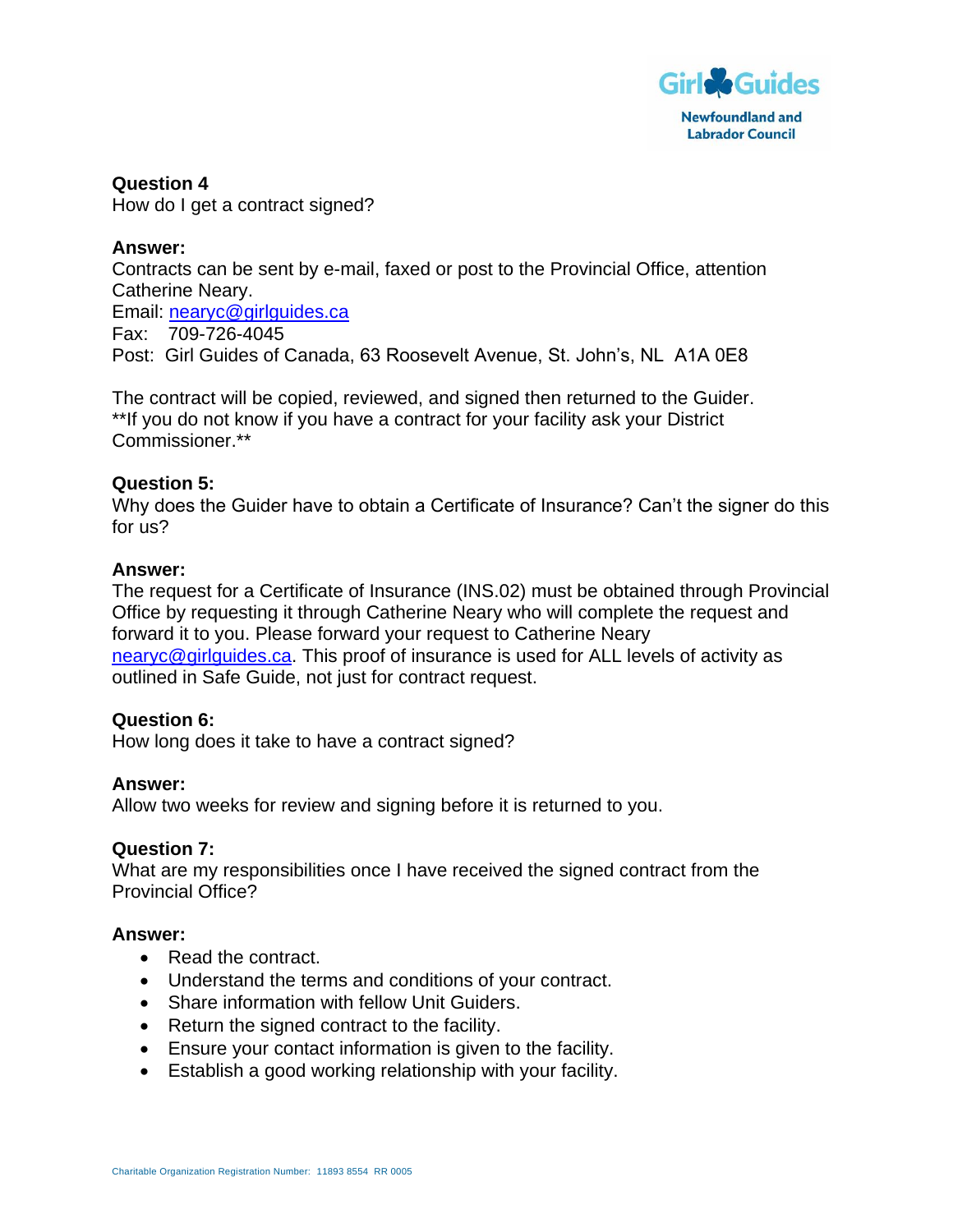

# **Question 8:**

Do I really have to read the fine print?

# **Answer:**

### **Yes!**

You should know all the terms and conditions of your contract.

## Examples:

- There could be a cost for cancellations or a no show.
- Some schools do not provide heat.
- Specific shoes are required when renting some gyms.
- Sweeping and cleaning rules may apply.
- Locking doors and general security issues can be outlined in the contract.
- Cost and security around keys.

### **Question 9:**

If the Guider cannot sign why are we asked to sign the contract after the signer?

### **Answer:**

All Guiders should be aware of all the terms and conditions within the contract. The Guiders are responsible for informing participants of the rules and behavior expected.

So it is important that the Guiders read the contract in its entirety before adding their signature.

# **Question 10:**

If I have a concern or problem with a facility who do I contact?

### **Answer:**

Read the clauses with respect to the facility in case you or the facility have contravened the contract.

- Document the facts in clear precise language.
- Contact the facility and get the name of the person to whom you are speaking.
- Explain your concerns using the documented facts.
- Be polite and professional as you are representing Girl Guides of Canada.
- Ask the facility if they would like the concerns documented and sent by email. Request email address if not known.
- Work with facility to resolve concerns.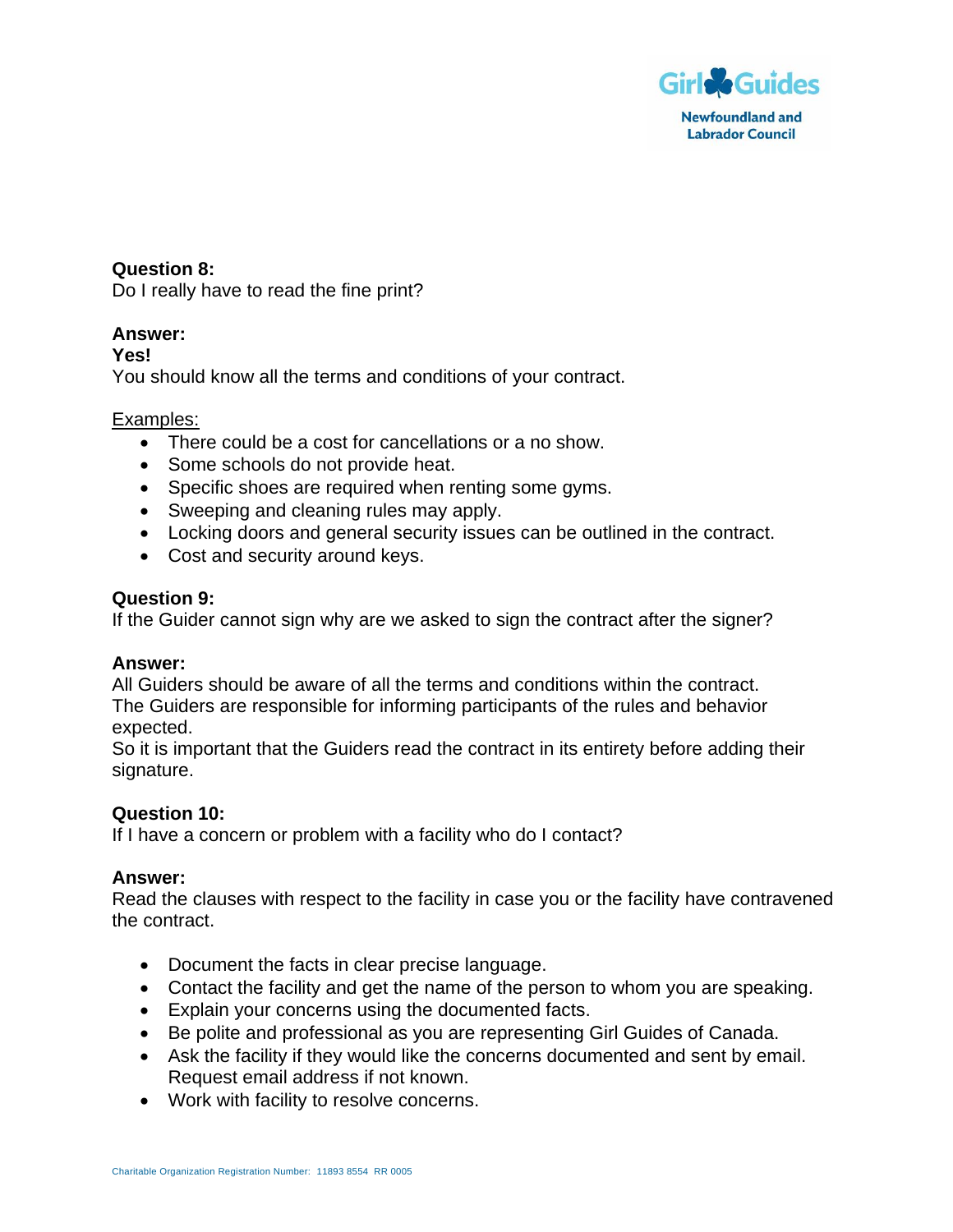

- Advise your District Commissioner of the concerns and what has taken place between yourself and the facility.
- Give written documentation to the District Commissioner.

### **Question 11:**

What types of facilities require a contract?

### **Answer:**

Schools, Equipment Rentals, Churches, Community Centers, Pools, Fundraisers, Camps, Malls and many other commercial facilities.

#### **Question 12:**

What types of activities usually require a contract?

#### **Answer:**

Examples: Camp facilities not owned by Girl Guides of Canada, facilities for large events, workshops taking place in private venues and guiding events taking place in commercial facilities like malls when selling cookies.

Higher risk activities as outlined in Safe Guide and the National Insurance Booklet like horseback riding, rafting and rock-climbing.

### **Question 13:**

If there is a cost to the contract who pays?

### **Answer:**

If it is a Unit activity the Unit should pay. If it is a meeting facility, please talk to your District Commissioner.

### **Question 14:**

What should I do if the facility or service provider suddenly produces a contract or waiver to sign when I reach the facility?

#### **Answer:**

Nobody but the previously mentioned Guiders are authorized to sign on behalf of the organization, so the activity would need to be postponed or cancelled. Guiders must never sign a waiver for a child not their own.

But planning, more planning and communication are the keys to this dilemma. When planning an activity request the service provider or facility to send detailed information to you well in advance of the planned activity.